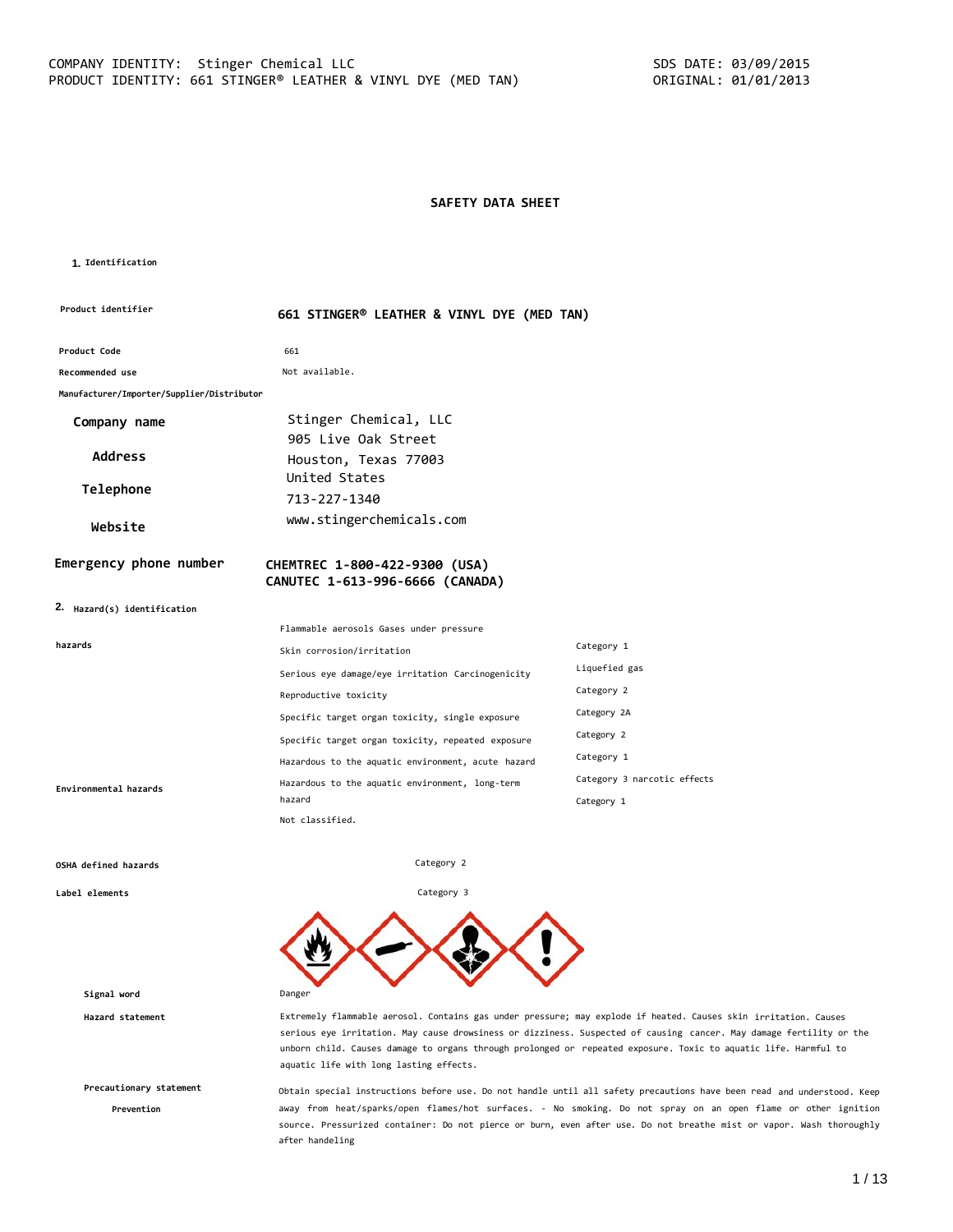| Response                                     | If on skin: Wash with plenty of water. If inhaled: Remove person to fresh air and keep comfortable for breathing. If<br>in eyes: Rinse cautiously with water for several minutes. Remove contact lenses, if present and easy to do. Continue<br>rinsing. If exposed or concerned: Get medical advice/attention. Call a poison center/doctor if you feel unwell. If<br>skin irritation occurs: Get medical advice/attention. If eye irritation persists: Get medical advice/attention. Take<br>off contaminated clothing and wash before reuse. |
|----------------------------------------------|------------------------------------------------------------------------------------------------------------------------------------------------------------------------------------------------------------------------------------------------------------------------------------------------------------------------------------------------------------------------------------------------------------------------------------------------------------------------------------------------------------------------------------------------|
| Storage                                      | Store in a well-ventilated place. Keep container tightly closed. Store locked up. Protect from sunlight. Store in<br>a well-ventilated place. Protect from sunlight. Do not expose to temperatures exceeding 50°C/122°F.                                                                                                                                                                                                                                                                                                                       |
| Disposal                                     | Dispose of contents/container in accordance with local/regional/national/international regulations.                                                                                                                                                                                                                                                                                                                                                                                                                                            |
| Hazard(s) not otherwise<br>classified (HNOC) | None known.                                                                                                                                                                                                                                                                                                                                                                                                                                                                                                                                    |
| Supplemental information                     | 43.59% of the mixture consists of component(s) of unknown acute hazards to the aquatic environment. 43.59% of the<br>mixture consists of component(s) of unknown long-term hazards to the aquatic environment.                                                                                                                                                                                                                                                                                                                                 |
|                                              |                                                                                                                                                                                                                                                                                                                                                                                                                                                                                                                                                |

# **3. Composition/information on ingredients**

| Chemical name                            | Common name and synonyms | CAS number     | $\%$                 |
|------------------------------------------|--------------------------|----------------|----------------------|
| ACETONE<br>$N-$                          |                          | $67 - 64 - 1$  | 40 to <50            |
| <b>BUTANE</b>                            |                          | $106 - 97 - 8$ | $10$ to $< 20$       |
| PROPANE                                  |                          | $74 - 98 - 6$  | $10$ to $< 20$       |
| <b>TOLUENE</b>                           |                          | $108 - 88 - 3$ | $10$ to $< 20$       |
| METHYL ETHYL KETONE                      |                          | $78 - 93 - 3$  | 1 to < 5             |
| PROPYLENE GLYCOL METHYL ETHER ACETATE    |                          | $108 - 65 - 6$ | 1 to < 5             |
| TITANIUM DIOXIDE XYLENE                  |                          | 13463-67-7     | 1 to <5              |
| 1-METHYL-2-PYRROLIDONE<br>BUTYL BENZYL   |                          |                |                      |
|                                          |                          | 1330-20-7      | 1 to < 5             |
| PHTHALATE ETHYLBENZENE                   |                          | 872-50-4       | $0.1$ to $\langle 1$ |
|                                          |                          | $85 - 68 - 7$  | $0.1$ to $\langle 1$ |
|                                          |                          | $100 - 41 - 4$ | $0.1$ to $\langle 1$ |
| Other components below reportable levels |                          |                | $5$ to $< 10$        |

\*Designates that a specific chemical identity and/or percentage of composition has been withheld as a trade secret.

**4. First-aid measures**

| Inhalation                                                                               | Remove victim to fresh air and keep at rest in a position comfortable for breathing. Call a POISON CENTER or<br>doctor/physician if you feel unwell.                                                                                                                                                            |
|------------------------------------------------------------------------------------------|-----------------------------------------------------------------------------------------------------------------------------------------------------------------------------------------------------------------------------------------------------------------------------------------------------------------|
| Skin contact                                                                             | No adverse effects due to skin contact are expected. Remove contaminated clothing. Wash with plenty of soap and<br>water. If skin irritation occurs: Get medical advice/attention. Wash contaminated clothing before reuse.                                                                                     |
| Eye contact                                                                              | Immediately flush eyes with plenty of water for at least 15 minutes. Remove contact lenses, if present and easy to<br>do. Continue rinsing. Get medical attention if irritation develops and persists. No specific first aid measures<br>noted.                                                                 |
| Ingestion                                                                                | Not likely, due to the form of the product. In the unlikely event of swallowing contact a physician or poison control<br>center. Rinse mouth.                                                                                                                                                                   |
| Most important symptoms/effects, acute<br>and delayed<br>Indication of immediate medical | May cause drowsiness and dizziness. Headache. Nausea, vomiting. Severe eye irritation. Symptoms may include stinging,<br>tearing, redness, swelling, and blurred vision. Skin irritation. May cause redness and pain. Prolonged exposure may<br>cause chronic effects.                                          |
| attention and special treatment needed                                                   | Provide general supportive measures and treat symptomatically. Keep victim under observation. Symptoms may be delayed.                                                                                                                                                                                          |
| General information                                                                      | IF exposed or concerned: Get medical advice/attention. If you feel unwell, seek medical advice (show the label where<br>possible). Ensure that medical personnel are aware of the material(s) involved, and take precautions to protect<br>themselves. Show this safety data sheet to the doctor in attendance. |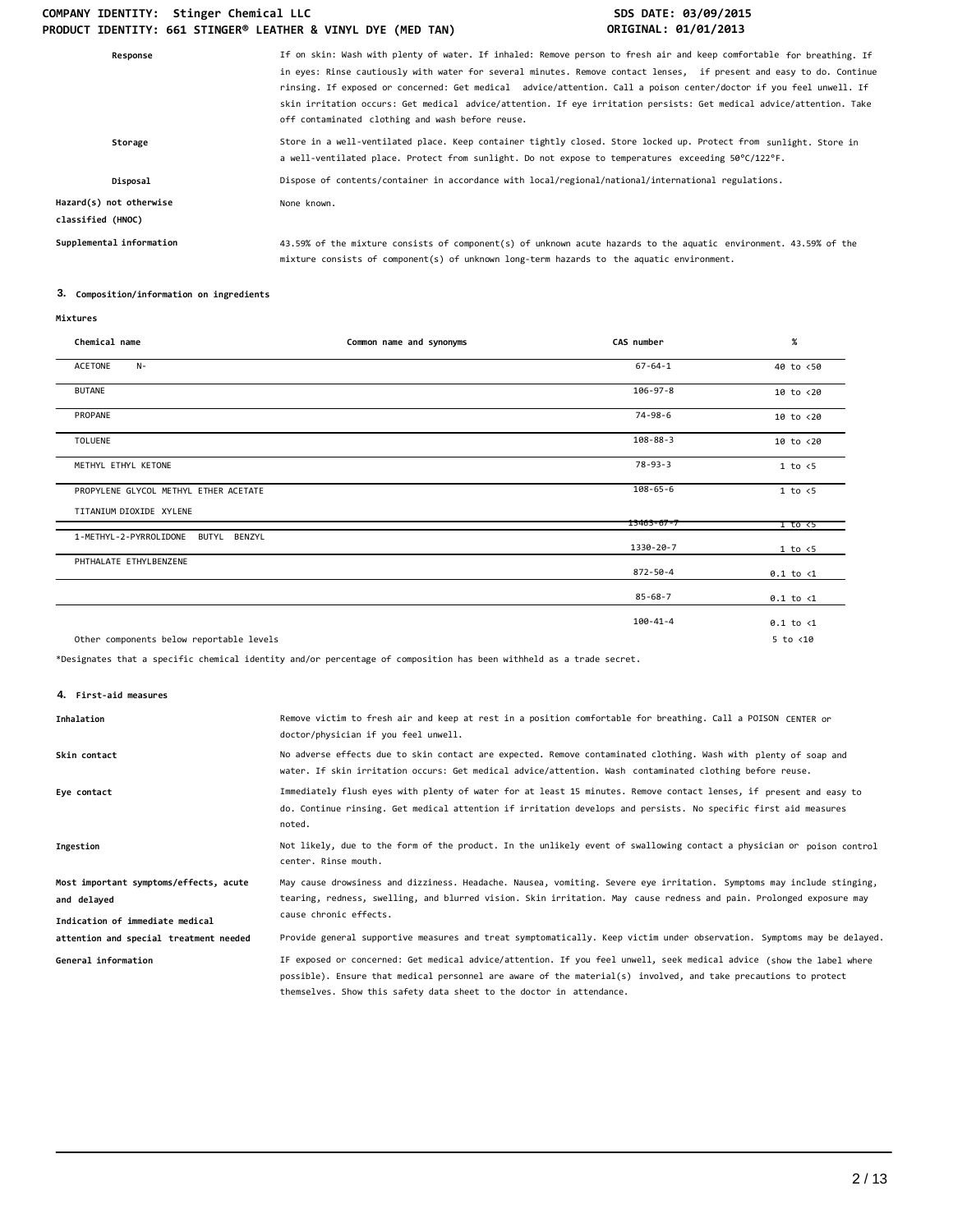| FRODOCT IDENTITI, OUI JIINOER EEATHER & VINTE DIE (MED TAN)            | <b>UNIUINAL, UI/UI/401J</b>                                                                                                                                                                                                                                                                                                                                                                                                                                                                                                                                                                                                                                                                                                                                                                                                                                                                                                                                                                                                                                                             |
|------------------------------------------------------------------------|-----------------------------------------------------------------------------------------------------------------------------------------------------------------------------------------------------------------------------------------------------------------------------------------------------------------------------------------------------------------------------------------------------------------------------------------------------------------------------------------------------------------------------------------------------------------------------------------------------------------------------------------------------------------------------------------------------------------------------------------------------------------------------------------------------------------------------------------------------------------------------------------------------------------------------------------------------------------------------------------------------------------------------------------------------------------------------------------|
| 5. Fire-fighting measures                                              |                                                                                                                                                                                                                                                                                                                                                                                                                                                                                                                                                                                                                                                                                                                                                                                                                                                                                                                                                                                                                                                                                         |
| Suitable extinguishing media                                           | Alcohol resistant foam. Water fog. Dry chemical powder. Carbon dioxide (CO2).                                                                                                                                                                                                                                                                                                                                                                                                                                                                                                                                                                                                                                                                                                                                                                                                                                                                                                                                                                                                           |
| Unsuitable extinguishing media                                         | Do not use water jet as an extinguisher, as this will spread the fire.                                                                                                                                                                                                                                                                                                                                                                                                                                                                                                                                                                                                                                                                                                                                                                                                                                                                                                                                                                                                                  |
| Specific hazards arising from the<br>chemical                          | Contents under pressure. Pressurized container may explode when exposed to heat or flame. During fire, gases hazardous<br>to health may be formed.                                                                                                                                                                                                                                                                                                                                                                                                                                                                                                                                                                                                                                                                                                                                                                                                                                                                                                                                      |
| Special protective equipment and<br>precautions for firefighters       | Firefighters must use standard protective equipment including flame retardant coat, helmet with face shield, gloves,<br>rubber boots, and in enclosed spaces, SCBA.                                                                                                                                                                                                                                                                                                                                                                                                                                                                                                                                                                                                                                                                                                                                                                                                                                                                                                                     |
| Fire fighting<br>equipment/instructions                                | In case of fire: Stop leak if safe to do so. Do not move cargo or vehicle if cargo has been exposed to heat. Move<br>containers from fire area if you can do so without risk. Containers should be cooled with water to prevent vapor<br>pressure build up. For massive fire in cargo area, use unmanned hose holder or monitor nozzles, if possible. If not,<br>withdraw and let fire burn out.                                                                                                                                                                                                                                                                                                                                                                                                                                                                                                                                                                                                                                                                                        |
| Specific methods                                                       | Use standard firefighting procedures and consider the hazards of other involved materials. Move containers from fire<br>area if you can do so without risk. In the event of fire and/or explosion do not breathe fumes.                                                                                                                                                                                                                                                                                                                                                                                                                                                                                                                                                                                                                                                                                                                                                                                                                                                                 |
| General fire hazards                                                   | Extremely flammable aerosol. Contents under pressure. Pressurized container may explode when exposed to heat or flame.                                                                                                                                                                                                                                                                                                                                                                                                                                                                                                                                                                                                                                                                                                                                                                                                                                                                                                                                                                  |
| 6. Accidental release measures                                         |                                                                                                                                                                                                                                                                                                                                                                                                                                                                                                                                                                                                                                                                                                                                                                                                                                                                                                                                                                                                                                                                                         |
| Personal precautions, protective<br>equipment and emergency procedures | Keep unnecessary personnel away. Keep people away from and upwind of spill/leak. Keep out of low areas. Many gases are<br>heavier than air and will spread along ground and collect in low or confined areas (sewers, basements, tanks). Wear<br>appropriate protective equipment and clothing during clean-up. Do not breathe mist or vapor. Emergency personnel need<br>self-contained breathing equipment. Do not touch damaged containers or spilled material unless wearing appropriate<br>protective clothing. Ventilate closed spaces before entering them. Local authorities should be advised if significant<br>spillages cannot be contained. For personal protection, see section 8 of the SDS.                                                                                                                                                                                                                                                                                                                                                                              |
| Methods and materials for containment<br>and cleaning up               | Refer to attached safety data sheets and/or instructions for use. Eliminate all ignition sources (no smoking, flares,<br>sparks, or flames in immediate area). Keep combustibles (wood, paper, oil, etc.) away from spilled material. Stop leak<br>if you can do so without risk. Move the cylinder to a safe and open area if the leak is irreparable. Isolate area until<br>gas has dispersed. Cover with plastic sheet to prevent spreading. Absorb in vermiculite, dry sand or earth and place<br>into containers. Prevent product from entering drains. Following product recovery, flush area with water.                                                                                                                                                                                                                                                                                                                                                                                                                                                                         |
|                                                                        | Small Spills: Wipe up with absorbent material (e.g. cloth, fleece). Clean surface thoroughly to remove residual<br>contamination. For waste disposal, see section 13 of the SDS.                                                                                                                                                                                                                                                                                                                                                                                                                                                                                                                                                                                                                                                                                                                                                                                                                                                                                                        |
| Environmental precautions                                              | Avoid release to the environment. Prevent further leakage or spillage if safe to do so. Avoid discharge into<br>drains, water courses or onto the ground. Inform appropriate managerial or supervisory personnel of all<br>environmental releases.                                                                                                                                                                                                                                                                                                                                                                                                                                                                                                                                                                                                                                                                                                                                                                                                                                      |
| 7. Handling and storage                                                |                                                                                                                                                                                                                                                                                                                                                                                                                                                                                                                                                                                                                                                                                                                                                                                                                                                                                                                                                                                                                                                                                         |
| Precautions for safe handling                                          | Obtain special instructions before use. Do not handle until all safety precautions have been read and understood.<br>Pressurized container: Do not pierce or burn, even after use. Do not use if sprav button is missing or defective. Do<br>not spray on a naked flame or any other incandescent material. Do not smoke while using or until sprayed surface is<br>thoroughly dry. Do not cut, weld, solder, drill, grind, or expose containers to heat, flame, sparks, or other sources<br>of ignition. All equipment used when handling the product must be grounded. Do not re-use empty containers. Do not<br>breathe mist or vapor. Avoid contact with eyes, skin, and clothing. Avoid prolonged exposure. When using, do not eat,<br>drink or smoke. Pregnant or breastfeeding women must not handle this product. Should be handled in closed systems, if<br>possible. Use only in well-ventilated areas. Wear appropriate personal protective equipment. Wash hands thoroughly after<br>handling. Avoid release to the environment. Observe good industrial hygiene practices. |
| Conditions for safe storage, including<br>any incompatibilities        | Level 3 Aerosol.                                                                                                                                                                                                                                                                                                                                                                                                                                                                                                                                                                                                                                                                                                                                                                                                                                                                                                                                                                                                                                                                        |
|                                                                        | Store locked up. Pressurized container. Protect from sunlight and do not expose to temperatures exceeding 50°C/122 °F.<br>Do not puncture, incinerate or crush. Do not handle or store near an open flame, heat or other sources of ignition.<br>This material can accumulate static charge which may cause spark and become an ignition source. Secure cylinders in an<br>upright position at all times, close all valves when not in use. Store in a well-ventilated place. Store away from<br>incompatible materials (see Section 10 of the SDS).                                                                                                                                                                                                                                                                                                                                                                                                                                                                                                                                    |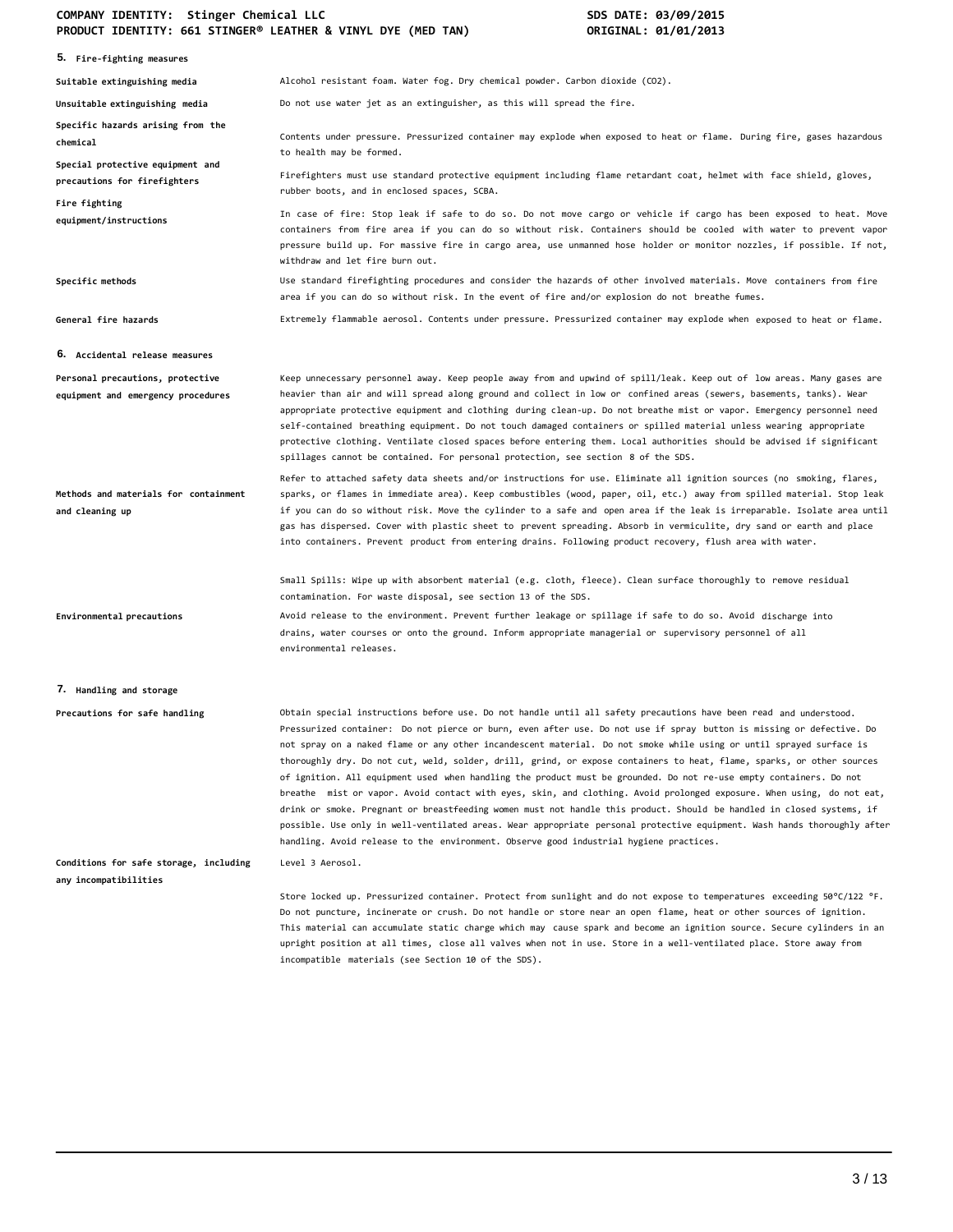# **8. Exposure controls/personal protection**

# **Occupational exposure limits**

**US. OSHA Table Z-1 Limits for Air Contaminants (29 CFR 1910.1000)**

| <b>LOMPONENTS</b>                                      | ıype        | vaiue      | rorm        |
|--------------------------------------------------------|-------------|------------|-------------|
|                                                        | PEL         |            |             |
| ACETONE (CAS 67-64-1)                                  |             | 2400 mg/m3 |             |
|                                                        |             | 1000 ppm   |             |
| ETHYLBENZENE (CAS 100-41-4)                            | PEL         | 435 mg/m3  |             |
|                                                        |             |            |             |
|                                                        |             | 100 ppm    |             |
| METHYL ETHYL KETONE (CAS 78-93-                        | PEL         | 590 mg/m3  |             |
| 3)                                                     |             |            |             |
|                                                        |             | 200 ppm    |             |
| PROPANE (CAS 74-98-6)                                  | PEL         | 1800 mg/m3 |             |
|                                                        |             | 1000 ppm   |             |
| TITANIUM DIOXIDE (CAS 13463-67-                        | PEL         | 15 $mg/m3$ | Total dust. |
| 7)                                                     |             |            |             |
| XYLENE (CAS 1330-20-7)                                 | PEL         | 435 mg/m3  |             |
|                                                        |             | 100 ppm    |             |
| US. OSHA Table Z-2 (29 CFR 1910.1000)                  |             |            |             |
|                                                        |             |            |             |
| Components                                             | Type        | Value      |             |
| TOLUENE (CAS 108-88-3)                                 | Ceiling     | 300 ppm    |             |
|                                                        | TWA         | 200 ppm    |             |
|                                                        |             |            |             |
| US. ACGIH Threshold Limit Values                       |             |            |             |
| Components                                             | Type        | Value      |             |
| ACETONE (CAS 67-64-1)                                  | <b>STEL</b> | 750 ppm    |             |
|                                                        | TWA         | 500 ppm    |             |
|                                                        |             |            |             |
| ETHYLBENZENE (CAS 100-41-4)                            | TWA         | 20 ppm     |             |
|                                                        |             |            |             |
| METHYL ETHYL KETONE (CAS 78-93- 3)                     | <b>STEL</b> | 300 ppm    |             |
| N-BUTANE (CAS 106-97-8)                                | TWA         | 200 ppm    |             |
|                                                        |             |            |             |
|                                                        | STEL        | 1000 ppm   |             |
| TITANIUM DIOXIDE (CAS 13463-67-7)                      | TWA         | 10 mg/m3   |             |
|                                                        |             |            |             |
| TOLUENE (CAS 108-88-3)                                 | TWA         | 20 ppm     |             |
|                                                        | STEL        | 150 ppm    |             |
| XYLENE (CAS 1330-20-7)                                 | TWA         | 100 ppm    |             |
| US. NIOSH: Pocket Guide to Chemical Hazards Components | Type        |            |             |
|                                                        |             | Value      |             |
|                                                        |             |            |             |
| ACETONE (CAS 67-64-1)                                  |             | 590 mg/m3  |             |
|                                                        | TWA         | 250 ppm    |             |
| ETHYLBENZENE (CAS 100-41-4)                            | STEL        | 545 mg/m3  |             |
|                                                        |             |            |             |
|                                                        |             | 125 ppm    |             |
|                                                        | TWA         | 435 mg/m3  |             |
| METHYL ETHYL KETONE (CAS 78-93-3)                      |             | 100 ppm    |             |
|                                                        | STEL        | 885 mg/m3  |             |
|                                                        |             |            |             |
|                                                        |             | 300 ppm    |             |
| N-BUTANE (CAS 106-97-8)                                |             |            |             |
|                                                        | TWA         | 590 mg/m3  |             |
| PROPANE (CAS 74-98-6)                                  |             | 200 ppm    |             |
|                                                        | TWA         | 1900 mg/m3 |             |
| TOLUENE (CAS 108-88-3)                                 |             | 800 ppm    |             |
|                                                        | TWA         | 1800 mg/m3 |             |
|                                                        |             | 1000 ppm   |             |
|                                                        | STEL        | 560 mg/m3  |             |
|                                                        |             | 150 ppm    |             |
|                                                        |             |            |             |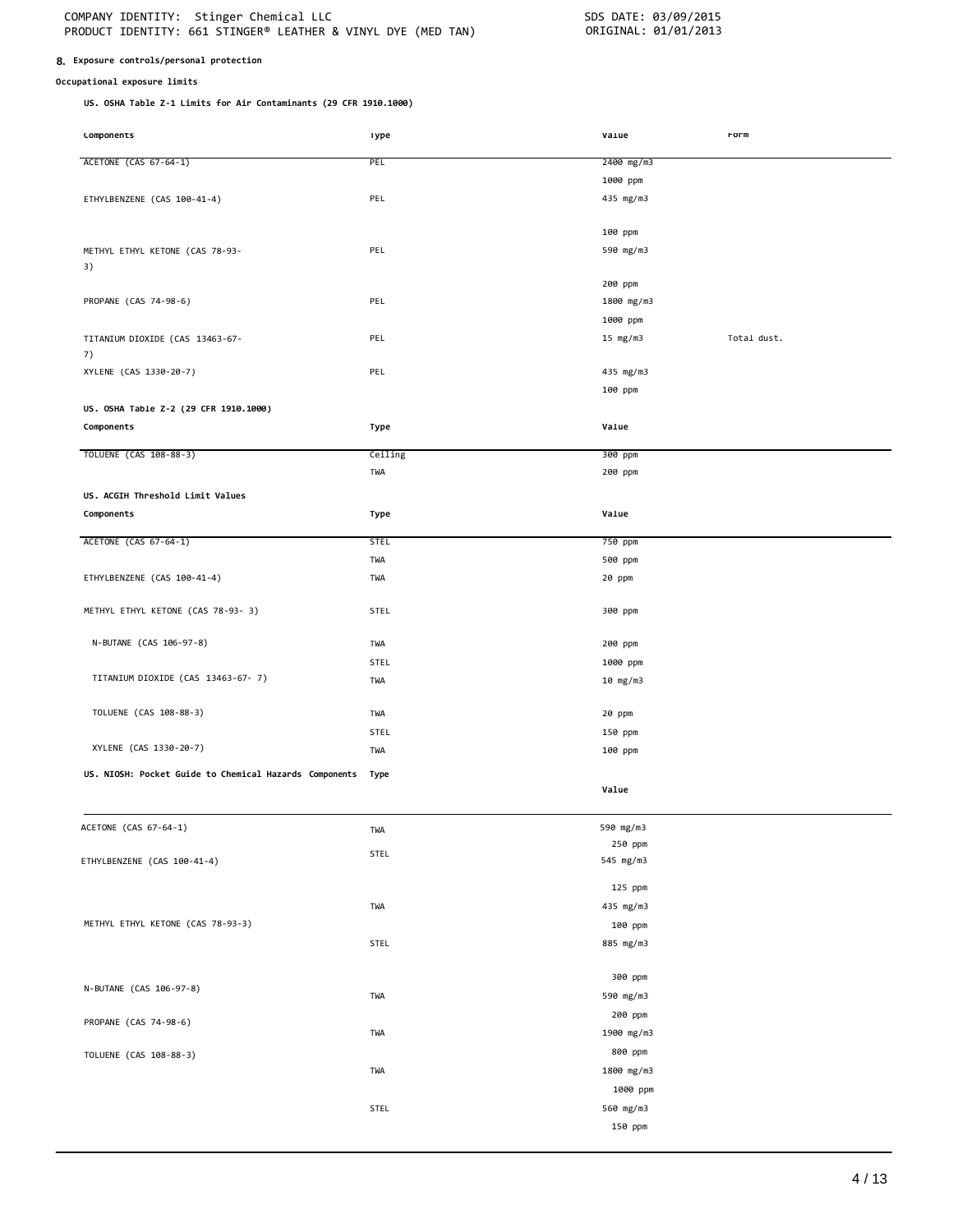**PRODUCT IDENTITY: 661 STINGER® LEATHER & VINYL DYE (MED TAN) US. NIOSH: Pocket Guide to Chemical Hazards Components Type US. Workplace Environmental Exposure Level (WEEL) Guides Components Type Value** 100 ppm **Value** 1-METHYL-2-PYRROLIDO NE (CAS 872- 50-4) PROPYLENE GLYCOL METHYL ETHER ACETATE (CAS 108-65-6) **Biological limit values ACGIH Biological Exposure Indices** TWA 40 mg/m3 10 ppm TWA 50 ppm **Components Value Determinant Specimen Sampling Time** 1-METHYL-2-PYRROLIDO 100 mg/l 5-Hydroxy-N-m Urine \* NE (CAS 872-50-4) ACETONE (CAS 67-64-1) ethyl-2-pyrrolidone 50 mg/l Acetone Urine \* ETHYLBENZENE (CAS 100-41-4) 0.15 g/g Sum of mandelic acid and phenylglyoxylic acid Creatinine in urine METHYL ETHYL KETONE (CAS 78-93- 3) 2 mg/l MEK MEK Urine TOLUENE (CAS 108-88-3) 0.3 mg/g o-Cresol, with hydrolysis Creatinine in urine 0.03 mg/l Toluene Urine \* 0.02 mg/l Toluene Blood \* XYLENE (CAS 1330-20-7) 1.5 g/g Methylhippuric acids Creatinine in urine \* - For sampling details, please see the source document. **Exposure guidelines US - California OELs: Skin designation** PROPYLENE GLYCOL METHYL ETHER ACETATE (CAS 108-65-6) Can be absorbed through the skin. TOLUENE (CAS 108-88-3) Can be absorbed through the skin. **US - Minnesota Haz Subs: Skin designation applies** TOLUENE (CAS 108-88-3) Skin designation applies. **US WEEL Guides: Skin designation** 1-METHYL-2-PYRROLIDONE (CAS 872-50-4) Can be absorbed through the skin. **Appropriate engineering controls** Good general ventilation (typically 10 air changes per hour) should be used. Ventilation rates should be matched to conditions. If applicable, use process enclosures, local exhaust ventilation, or other engineering controls to maintain airborne levels below recommended exposure limits. If exposure limits have not been established, maintain airborne levels to an acceptable level. Eye wash facilities and emergency shower must be available when handling this product. **Individual protection measures, such as personal protective equipment Eye/face protection** Wear safety glasses with side shields (or goggles). **Skin protection Hand protection** Wear appropriate chemical resistant gloves. Suitable gloves can be recommended by the glove supplier. Other **Other** Wear appropriate chemical resistant clothing. **Respiratory protection** If permissible levels are exceeded use NIOSH mechanical filter / organic vapor cartridge or an air-supplied respirator. **Thermal hazards** Wear appropriate thermal protective clothing, when necessary. **General hygiene considerations** When using do not smoke. Always observe good personal hygiene measures, such as washing after handling the material and before eating, drinking, and/or smoking. Routinely wash work clothing and protective equipment to remove contaminants.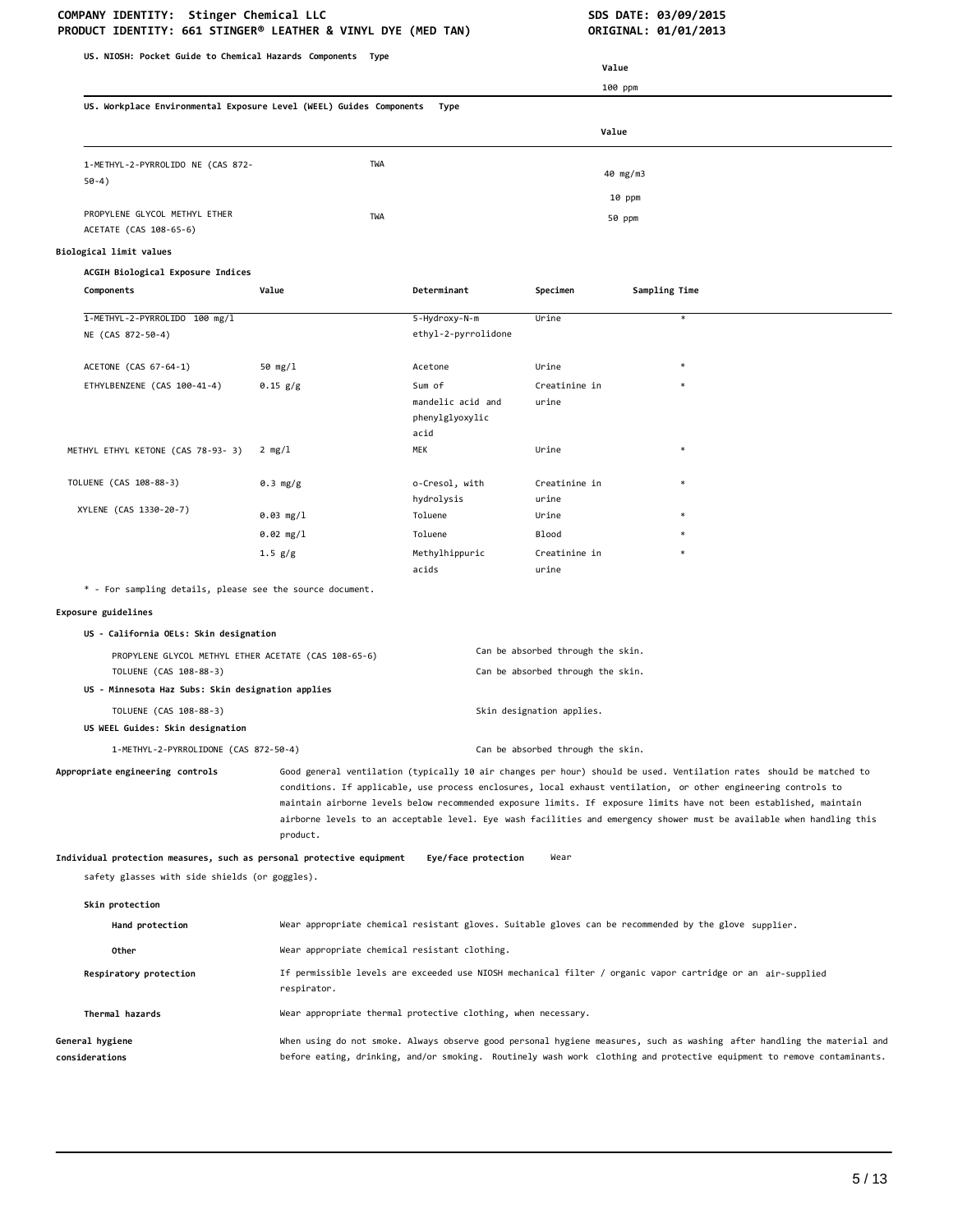# COMPANY IDENTITY: Stinger Chemical LLC<br>
PRODUCT IDENTITY: 661 STINGER® LEATHER & VINYL DYE (MED TAN) **SOMETAL: 01/01/2013 PRODUCT IDENTITY: 661 STINGER® LEATHER & VINYL DYE (MED TAN)**

| 9.<br>Physical and chemical properties       |                                                                                               |
|----------------------------------------------|-----------------------------------------------------------------------------------------------|
| Appearance                                   |                                                                                               |
| Physical state                               | Liquid.                                                                                       |
| Form                                         | Aerosol. Liquefied gas.                                                                       |
| Color                                        | Not available.                                                                                |
| <b>Odor</b>                                  | Not available.                                                                                |
| Odor threshold                               | Not available.                                                                                |
| рH                                           | Not available.                                                                                |
| Melting point/freezing point                 | $-305.68$ °F ( $-187.6$ °C) estimated                                                         |
| Initial boiling point and boiling range      | $-43.78$ °F ( $-42.1$ °C) estimated                                                           |
| Flash point                                  | $-156.0$ °F ( $-104.4$ °C) estimated                                                          |
| Evaporation rate                             | Not available.                                                                                |
| Flammability (solid, gas)                    | Not applicable.                                                                               |
| Upper/lower flammability or explosive limits |                                                                                               |
| Flammability limit - lower<br>$(\%)$         | 1.3 % estimated                                                                               |
| Flammability limit - upper (%)               | 12.8 % estimated                                                                              |
| Explosive limit - lower (%)                  | Not available.                                                                                |
| Explosive limit - upper (%)                  | Not available.                                                                                |
| Vapor pressure                               | 2304.83 hPa estimated                                                                         |
| Vapor density                                | Not available.                                                                                |
| Relative density                             | Not available.                                                                                |
| Solubility(ies)                              |                                                                                               |
| Solubility (water)                           | Not available.                                                                                |
| Partition coefficient (n-<br>octanol/water)  | Not available.                                                                                |
| Auto-ignition temperature                    | 550 °F (287.78 °C) estimated                                                                  |
| Decomposition temperature                    | Not available.                                                                                |
| Viscosity                                    | Not available.                                                                                |
| Other information                            |                                                                                               |
| Density                                      | 6.09 lbs/gal                                                                                  |
| Flammability class                           | Flammable IA estimated                                                                        |
| Heat of combustion (NFPA 30B)                | 30 kJ/g estimated                                                                             |
| Percent volatile                             | 90.41                                                                                         |
| Specific gravity                             | 0.73                                                                                          |
| VOC                                          | 348.119352 g/l Material                                                                       |
|                                              | 2.9051968 lbs/gal Material                                                                    |
|                                              | 4.8035687 lbs/gal Regulatory                                                                  |
|                                              | 575.594474 g/l Regulatory                                                                     |
| 10.<br>Stability and reactivity              |                                                                                               |
| Reactivity                                   | The product is stable and non-reactive under normal conditions of use, storage and transport. |
| Chemical stability                           | Material is stable under normal conditions.                                                   |
| Possibility of hazardous                     | Hazardous polymerization does not occur.                                                      |
| reactions                                    |                                                                                               |
| Conditions to avoid                          | Heat. Avoid temperatures exceeding the flash point. Contact with incompatible materials.      |
| Incompatible materials                       | Strong acids. Acids. Strong oxidizing agents. Nitrates. Halogens. Fluorine. Chlorine.         |
| Hazardous decomposition products             | No hazardous decomposition products are known.                                                |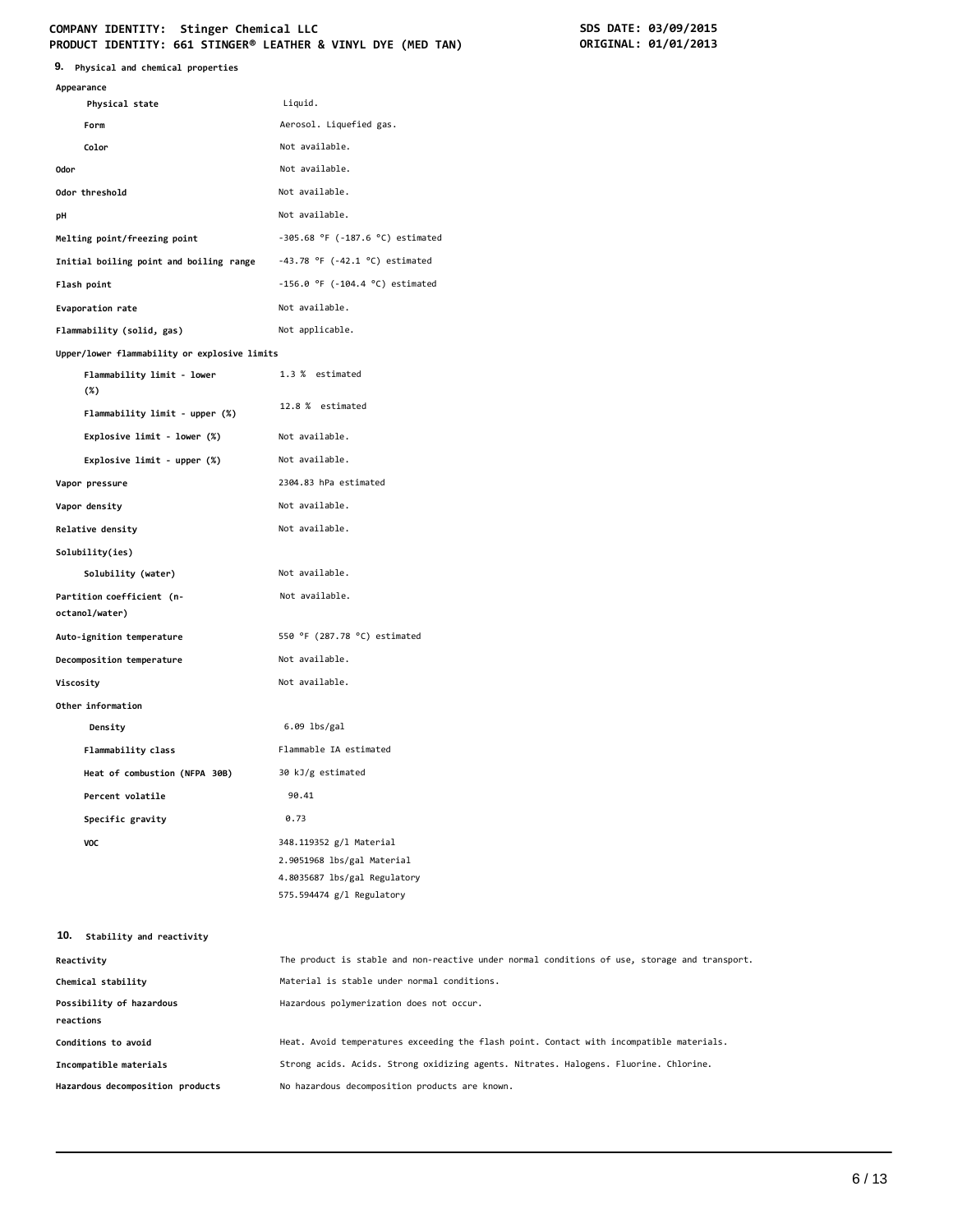| 11. |  | Toxicological information |
|-----|--|---------------------------|
|-----|--|---------------------------|

|                 | Information on likely routes of exposure                        |                                                                                                                                                                                                                       |                                             |  |
|-----------------|-----------------------------------------------------------------|-----------------------------------------------------------------------------------------------------------------------------------------------------------------------------------------------------------------------|---------------------------------------------|--|
| Inhalation      |                                                                 | May cause damage to organs through prolonged or repeated exposure by inhalation. May cause drowsiness and dizziness.<br>Headache. Nausea, vomiting. Prolonged inhalation may be harmful.                              |                                             |  |
|                 | Skin contact                                                    | Causes skin irritation.                                                                                                                                                                                               |                                             |  |
|                 | Eye contact                                                     | Causes serious eye irritation.                                                                                                                                                                                        |                                             |  |
| Ingestion       |                                                                 | Expected to be a low ingestion hazard.                                                                                                                                                                                |                                             |  |
| characteristics | Symptoms related to the physical,<br>chemical and toxicological | Headache. May cause drowsiness and dizziness. Nausea, vomiting. Severe eye irritation. Symptoms may include stinging,<br>tearing, redness, swelling, and blurred vision. Skin irritation. May cause redness and pain. |                                             |  |
|                 | Information on toxicological effects                            |                                                                                                                                                                                                                       |                                             |  |
| Acute toxicity  |                                                                 | Narcotic effects.                                                                                                                                                                                                     |                                             |  |
| Components      |                                                                 | Species                                                                                                                                                                                                               | Test Results                                |  |
|                 | 1-METHYL-2-PYRROLIDONE (CAS 872-50-4)                           |                                                                                                                                                                                                                       |                                             |  |
|                 | Acute                                                           |                                                                                                                                                                                                                       |                                             |  |
|                 | Dermal                                                          |                                                                                                                                                                                                                       |                                             |  |
|                 | LD50                                                            | Rabbit                                                                                                                                                                                                                | 8000 mg/kg                                  |  |
|                 | Oral                                                            |                                                                                                                                                                                                                       |                                             |  |
|                 | LD <sub>50</sub>                                                | Mouse                                                                                                                                                                                                                 | 5130 mg/kg                                  |  |
|                 |                                                                 | Rat                                                                                                                                                                                                                   | 3914 mg/kg                                  |  |
|                 |                                                                 |                                                                                                                                                                                                                       | 4.2 ml/kg                                   |  |
|                 | ACETONE (CAS 67-64-1)<br><b>Acute</b><br><b>Dermal</b>          |                                                                                                                                                                                                                       |                                             |  |
|                 | LD50                                                            | Rabbit                                                                                                                                                                                                                | > 15800 mg/kg                               |  |
|                 | Inhalation<br><b>LC50</b>                                       | Rat                                                                                                                                                                                                                   | 76 mg/l, 4 Hours                            |  |
|                 | Oral                                                            |                                                                                                                                                                                                                       |                                             |  |
|                 | LD50<br>BUTYL BENZYL PHTHALATE (CAS 85-68-7)                    | Mouse                                                                                                                                                                                                                 | 3000 mg/kg                                  |  |
|                 | Acute Dermal                                                    | Rat                                                                                                                                                                                                                   | 5800 mg/kg                                  |  |
|                 | LD50                                                            | Mouse                                                                                                                                                                                                                 | 6700 mg/kg                                  |  |
|                 |                                                                 | Rat                                                                                                                                                                                                                   | 6700 mg/kg                                  |  |
|                 | ETHYLBENZENE (CAS 100-41-4)<br>LD <sub>50</sub>                 | Rat                                                                                                                                                                                                                   | 13500 mg/kg                                 |  |
|                 | Acute<br>Dermal<br>LD50<br>Oral                                 | Rabbit                                                                                                                                                                                                                | 17800 mg/kg                                 |  |
|                 | LD50                                                            | Rat                                                                                                                                                                                                                   | 3500 mg/kg                                  |  |
|                 | METHYL ETHYL KETONE (CAS 78-93-3)                               |                                                                                                                                                                                                                       |                                             |  |
|                 | Acute Dermal                                                    |                                                                                                                                                                                                                       |                                             |  |
|                 | LD50                                                            | Rabbit                                                                                                                                                                                                                | > 8000 mg/kg                                |  |
|                 | Inhalation<br>L <sub>C</sub> 50                                 | Mouse<br>Rat                                                                                                                                                                                                          | 11000 ppm, 45 Minutes<br>11700 ppm, 4 Hours |  |
|                 |                                                                 |                                                                                                                                                                                                                       |                                             |  |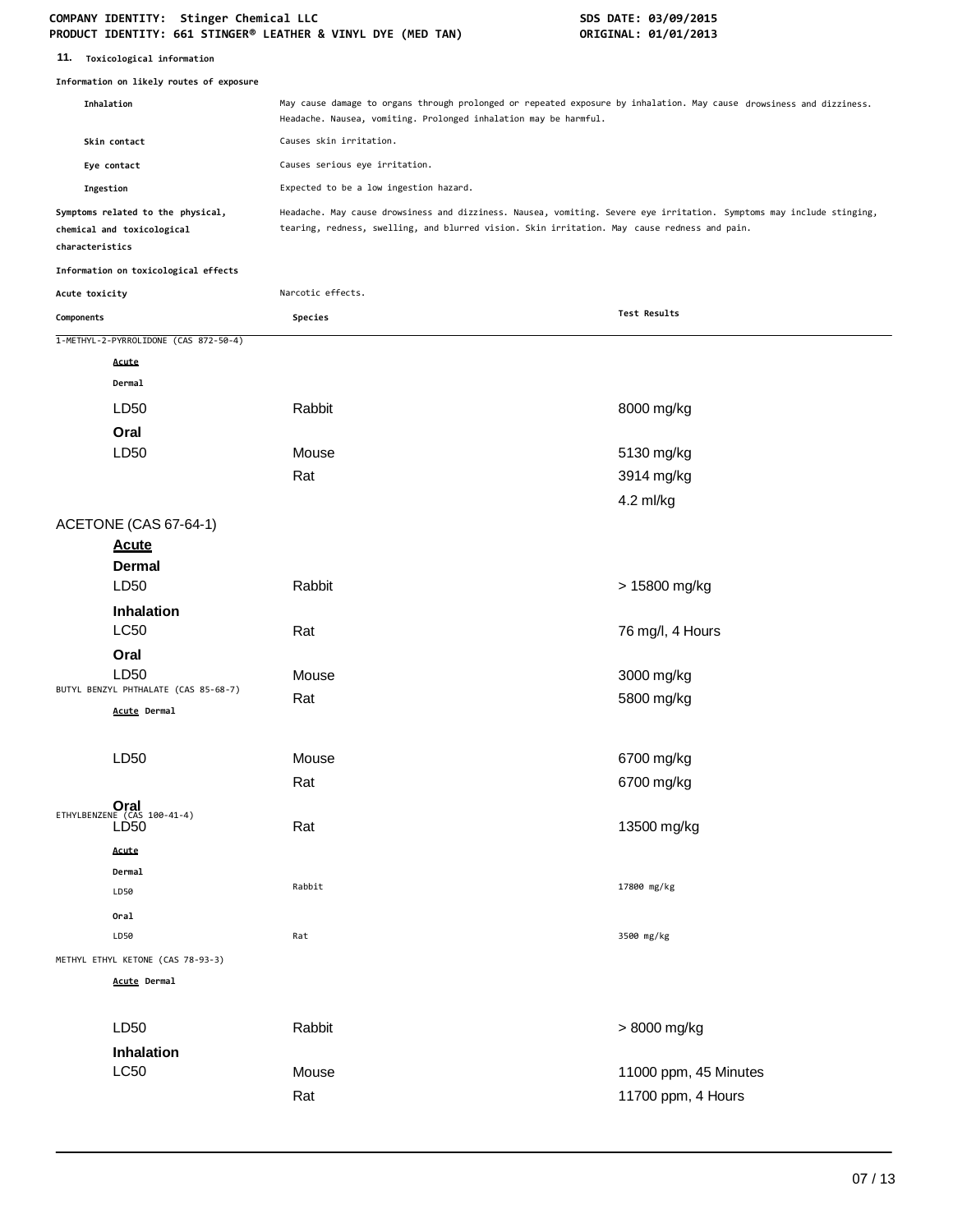| Components                                                       | Species                                                                      | Test Results                                                                                          |
|------------------------------------------------------------------|------------------------------------------------------------------------------|-------------------------------------------------------------------------------------------------------|
| Oral                                                             |                                                                              |                                                                                                       |
| LD50                                                             | Mouse                                                                        | 670 mg/kg                                                                                             |
|                                                                  | Rat                                                                          | 2300 - 3500 mg/kg                                                                                     |
| N-BUTANE (CAS 106-97-8)                                          |                                                                              |                                                                                                       |
| <b>Acute Inhalation</b>                                          |                                                                              |                                                                                                       |
| LC50                                                             | Mouse                                                                        | 680 mg/1, 2 Hours                                                                                     |
|                                                                  | Rat                                                                          | 658 mg/l, 4 Hours                                                                                     |
| PROPANE (CAS 74-98-6)                                            |                                                                              |                                                                                                       |
| <b>Acute Inhalation</b>                                          |                                                                              |                                                                                                       |
| LC50                                                             | Rat                                                                          | > 1442.847 mg/l, 15 Minutes                                                                           |
| TOLUENE (CAS 108-88-3)                                           |                                                                              |                                                                                                       |
| <b>Acute Dermal</b>                                              |                                                                              |                                                                                                       |
| LD50                                                             | Rabbit                                                                       | 12124 mg/kg                                                                                           |
|                                                                  |                                                                              | 14.1 ml/kg                                                                                            |
| Inhalation                                                       |                                                                              |                                                                                                       |
| LC50                                                             | Mouse                                                                        | 5320 ppm, 8 Hours                                                                                     |
|                                                                  |                                                                              | 400 ppm, 24 Hours                                                                                     |
|                                                                  | Rat                                                                          | 26700 ppm, 1 Hours                                                                                    |
|                                                                  |                                                                              | 12200 ppm, 2 Hours                                                                                    |
|                                                                  |                                                                              | 8000 ppm, 4 Hours                                                                                     |
| Oral                                                             |                                                                              |                                                                                                       |
| LD50                                                             | Rat                                                                          | $2.6$ g/kg                                                                                            |
| XYLENE (CAS 1330-20-7)                                           |                                                                              |                                                                                                       |
| Acute                                                            |                                                                              |                                                                                                       |
| Dermal                                                           |                                                                              |                                                                                                       |
| LD50                                                             | Rabbit                                                                       | > 43 g/kg                                                                                             |
| Inhalation                                                       |                                                                              |                                                                                                       |
| LC50                                                             | Mouse                                                                        | 3907 mg/l, 6 Hours                                                                                    |
|                                                                  | Rat                                                                          | 6350 mg/l, 4 Hours                                                                                    |
| Oral                                                             |                                                                              |                                                                                                       |
| LD50                                                             | Mouse                                                                        | 1590 mg/kg                                                                                            |
|                                                                  | Rat                                                                          | 3523 - 8600 mg/kg                                                                                     |
|                                                                  |                                                                              |                                                                                                       |
|                                                                  | * Estimates for product may be based on additional component data not shown. |                                                                                                       |
| Skin corrosion/irritation                                        | Causes skin irritation.                                                      |                                                                                                       |
| Serious eye damage/eye<br>irritation                             | Causes serious eye irritation.                                               |                                                                                                       |
| Respiratory or skin sensitization                                |                                                                              |                                                                                                       |
| Respiratory sensitization                                        | Not a respiratory sensitizer.                                                |                                                                                                       |
| Skin sensitization                                               | This product is not expected to cause skin sensitization.                    |                                                                                                       |
| Germ cell mutagenicity                                           | genotoxic.                                                                   | No data available to indicate product or any components present at greater than 0.1% are mutagenic or |
| Carcinogenicity                                                  | Suspected of causing cancer.                                                 |                                                                                                       |
| IARC Monographs. Overall Evaluation of Carcinogenicity           |                                                                              |                                                                                                       |
| BUTYL BENZYL PHTHALATE (CAS 85-68-7)                             |                                                                              | 3 Not classifiable as to carcinogenicity to humans.                                                   |
| ETHYLBENZENE (CAS 100-41-4)<br>TITANIUM DIOXIDE (CAS 13463-67-7) |                                                                              | 2B Possibly carcinogenic to humans.<br>2B Possibly carcinogenic to humans.                            |
|                                                                  |                                                                              |                                                                                                       |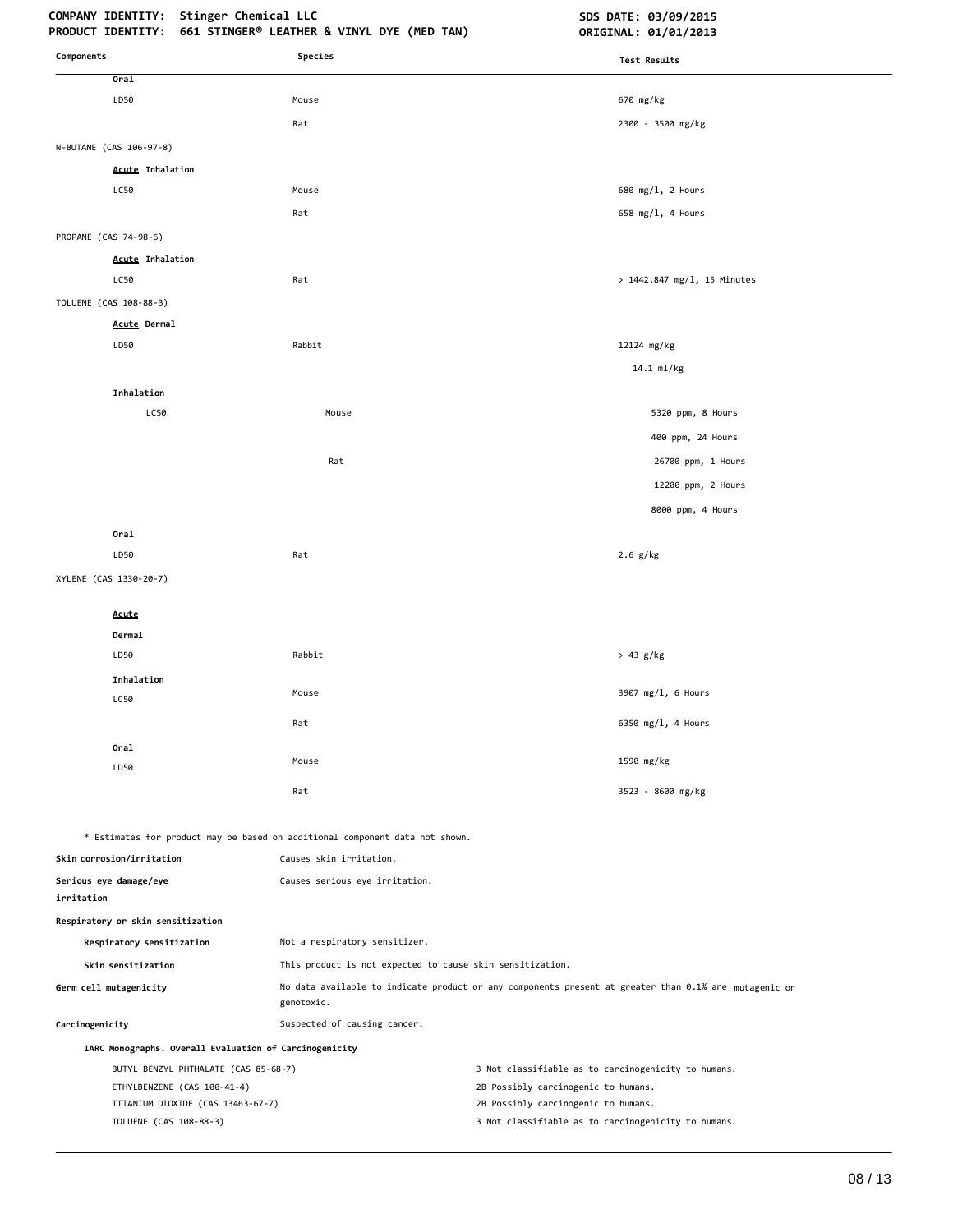# COMPANY IDENTITY: Stinger Chemical LLC<br>
PRODUCT IDENTITY: 661 STINGER® LEATHER & VINYL DYE (MED TAN) **SOMET AREA** ORIGINAL: 01/01/2013 **PRODUCT IDENTITY: 661 STINGER® LEATHER & VINYL DYE (MED TAN)**

| XYLENE (CAS 1330-20-7)<br>OSHA Specifically Regulated Substances (29 CFR 1910.1001-1050)<br>Not listed. |                                                                 | Not classifiable as a carcinogenic to humans.                                                                       |
|---------------------------------------------------------------------------------------------------------|-----------------------------------------------------------------|---------------------------------------------------------------------------------------------------------------------|
| Reproductive toxicity                                                                                   | May damage fertility or the unborn child.                       | Components in this product have been shown to cause birth defects and reproductive disorders in laboratory animals. |
| Specific target organ toxicity - single<br>exposure                                                     | May cause drowsiness and dizziness.                             |                                                                                                                     |
| Specific target organ toxicity -<br>repeated exposure                                                   | Causes damage to organs through prolonged or repeated exposure. |                                                                                                                     |
| Aspiration hazard                                                                                       | Not an aspiration hazard.                                       |                                                                                                                     |
| Chronic effects                                                                                         | exposure may cause chronic effects.                             | Causes damage to organs through prolonged or repeated exposure. Prolonged inhalation may be harmful. Prolonged      |

# **12. Ecological information**

**Ecotoxicity** Toxic to aquatic life. Harmful to aquatic life with long lasting effects.

| Components                                                                   |      | Species                                                    | <b>Test Results</b>             |
|------------------------------------------------------------------------------|------|------------------------------------------------------------|---------------------------------|
| <b>ACETONE (CAS 67-64-1)</b>                                                 |      |                                                            |                                 |
| Aquatic                                                                      |      |                                                            |                                 |
| Crustacea                                                                    | EC50 | Water flea (Daphnia magna)                                 | 21.6 - 23.9 mg/l, 48 hours 4740 |
| Fish                                                                         | LC50 | Rainbow trout, donaldson trout<br>(Oncorhynchus mykiss)    | $-6330$ mg/l, 96 hours          |
| BUTYL BENZYL PHTHALATE (CAS 85-68-7)                                         |      |                                                            |                                 |
| Aquatic                                                                      |      |                                                            |                                 |
| Crustacea                                                                    | EC50 | Water flea (Daphnia magna)                                 | $> 0.96$ mg/l, 48 hours         |
| Fish                                                                         | LC50 | Shiner perch (Cymatogaster aggregata)                      | $0.47 - 0.56$ mg/l, 96 hours    |
| ETHYLBENZENE (CAS 100-41-4)                                                  |      |                                                            |                                 |
| Aquatic                                                                      |      |                                                            |                                 |
| Crustacea                                                                    | EC50 | Water flea (Daphnia magna)                                 | $1.37 - 4.4$ mg/l, 48 hours     |
| Fish                                                                         | LC50 | Fathead minnow (Pimephales promelas)                       | 7.5 - 11 mg/l, 96 hours         |
| METHYL ETHYL KETONE (CAS 78-93-3)                                            |      |                                                            |                                 |
| Aquatic                                                                      |      |                                                            |                                 |
| Crustacea                                                                    | EC50 | Water flea (Daphnia magna)                                 | 4025 - 6440 mg/l, 48 hours      |
| Fish                                                                         | LC50 | Sheepshead minnow (Cyprinodon variegatus)                  | $> 400$ mg/l, 96 hours          |
| TITANIUM DIOXIDE (CAS 13463-67-7)                                            |      |                                                            |                                 |
| Aquatic                                                                      |      |                                                            |                                 |
| Crustacea Fish                                                               | EC50 | Water flea (Daphnia magna) Mummichog                       | $> 1000$ mg/l, 48 hours         |
| TOLUENE (CAS 108-88-3)                                                       | LC50 | (Fundulus heteroclitus)                                    | > 1000 mg/l, 96 hours           |
| Aquatic Crustacea                                                            |      |                                                            |                                 |
| Fish                                                                         |      |                                                            |                                 |
|                                                                              | EC50 | Water flea (Daphnia magna)                                 | $5.46 - 9.83$ mg/l, 48 hours    |
| XYLENE (CAS 1330-20-7)                                                       | LC50 | Coho salmon, silver salmon                                 | 8.11 mg/l, 96 hours             |
| Aquatic                                                                      |      | (Oncorhynchus kisutch)                                     |                                 |
| Fish                                                                         |      |                                                            |                                 |
|                                                                              | LC50 | Bluegill (Lepomis macrochirus)                             | 7.711 - 9.591 mg/l, 96 hours    |
| * Estimates for product may be based on additional component data not shown. |      |                                                            |                                 |
| Persistence and degradability                                                |      | No data is available on the degradability of this product. |                                 |
| Bioaccumulative potential                                                    |      |                                                            |                                 |
| Partition coefficient n-octanol / water (log Kow)<br>1-METHYL-2-PYRROLIDONE  |      | $-0.54$                                                    |                                 |
| <b>ACETONE</b>                                                               |      | $-0.24$                                                    |                                 |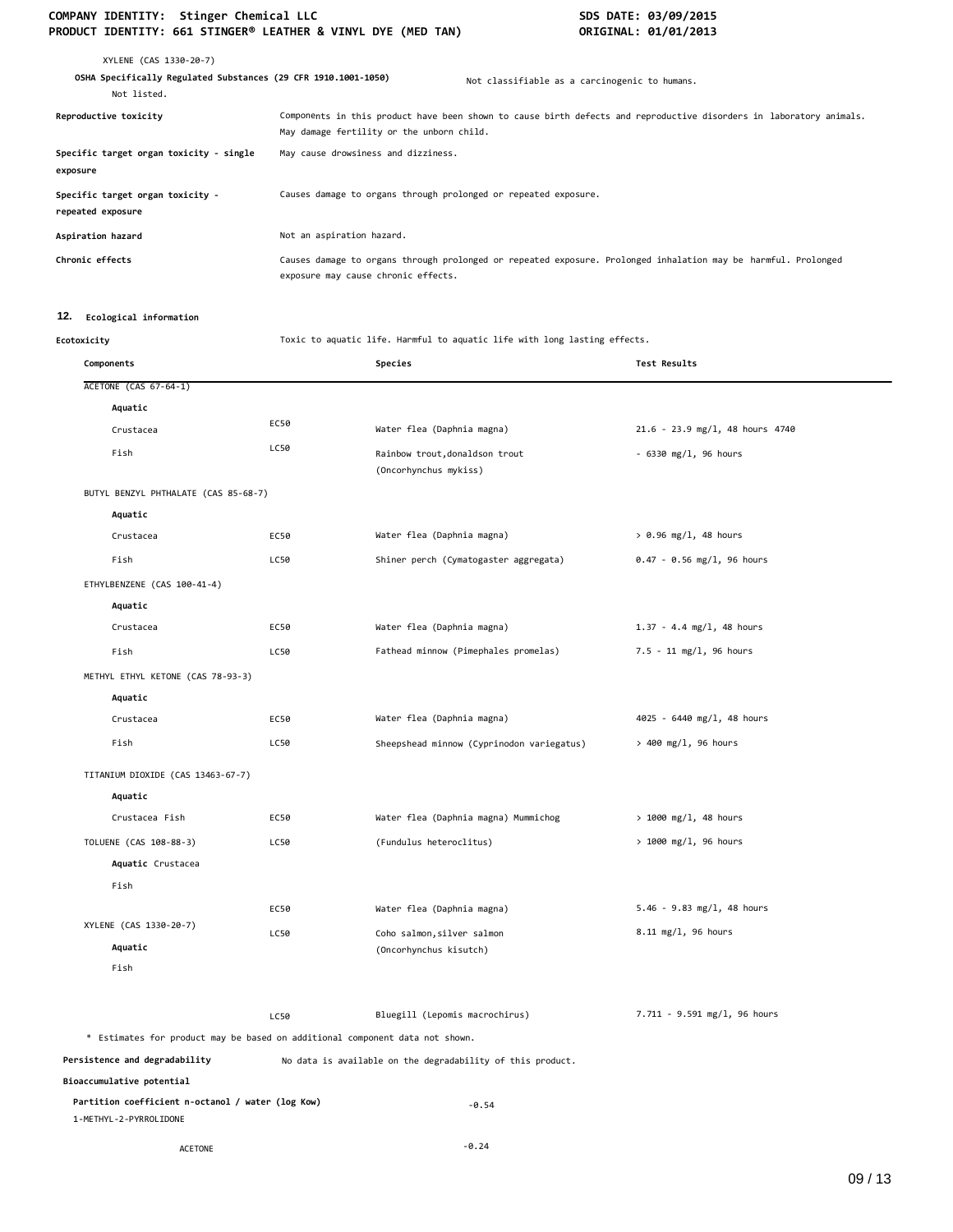|             | Partition coefficient n-octanol / water (log Kow) |                                                                                                                                                                                                                                                                                                                                                                                                                  |
|-------------|---------------------------------------------------|------------------------------------------------------------------------------------------------------------------------------------------------------------------------------------------------------------------------------------------------------------------------------------------------------------------------------------------------------------------------------------------------------------------|
|             | BUTYL BENZYL PHTHALATE<br>ETHYLBENZENE            | 4.91<br>3.15                                                                                                                                                                                                                                                                                                                                                                                                     |
|             | METHYL ETHYL KETONE                               | 0.29                                                                                                                                                                                                                                                                                                                                                                                                             |
|             | N-BUTANE                                          | 2.89                                                                                                                                                                                                                                                                                                                                                                                                             |
|             | PROPANE                                           | 2.36                                                                                                                                                                                                                                                                                                                                                                                                             |
|             | TOLUENE                                           | 2.73                                                                                                                                                                                                                                                                                                                                                                                                             |
|             | XYLENE                                            | $3.12 - 3.2$                                                                                                                                                                                                                                                                                                                                                                                                     |
|             | Mobility in soil                                  | No data available.                                                                                                                                                                                                                                                                                                                                                                                               |
|             | Other adverse effects                             | No other adverse environmental effects (e.g. ozone depletion, photochemical ozone creation potential, endocrine<br>disruption, global warming potential) are expected from this component.                                                                                                                                                                                                                       |
| 13.         | Disposal considerations                           |                                                                                                                                                                                                                                                                                                                                                                                                                  |
|             | Disposal instructions                             | Collect and reclaim or dispose in sealed containers at licensed waste disposal site. Contents under pressure. Do<br>not puncture, incinerate or crush. Do not allow this material to drain into sewers/water supplies. Do not<br>contaminate ponds, waterways or ditches with chemical or used container. Dispose of contents/container in<br>accordance with local/regional/national/international regulations. |
|             | Local disposal regulations                        | Dispose in accordance with all applicable regulations.                                                                                                                                                                                                                                                                                                                                                           |
|             | Hazardous waste code                              | The waste code should be assigned in discussion between the user, the producer and the waste disposal company.                                                                                                                                                                                                                                                                                                   |
|             | Waste from residues / unused products             | Dispose of in accordance with local regulations. Empty containers or liners may retain some product residues.<br>This material and its container must be disposed of in a safe manner (see: Disposal instructions).                                                                                                                                                                                              |
|             | Contaminated packaging                            | Since emptied containers may retain product residue, follow label warnings even after container is emptied. Empty<br>containers should be taken to an approved waste handling site for recycling or disposal. Do not re-use empty<br>containers.                                                                                                                                                                 |
| 14.         | Transport information                             |                                                                                                                                                                                                                                                                                                                                                                                                                  |
| DOT         |                                                   |                                                                                                                                                                                                                                                                                                                                                                                                                  |
|             | UN number                                         | UN1950                                                                                                                                                                                                                                                                                                                                                                                                           |
|             | UN proper shipping name Transport                 | Aerosols, flammable, 2.1                                                                                                                                                                                                                                                                                                                                                                                         |
|             | hazard class(es)                                  |                                                                                                                                                                                                                                                                                                                                                                                                                  |
|             | Class Subsidiary                                  | Not available.                                                                                                                                                                                                                                                                                                                                                                                                   |
|             | risk                                              |                                                                                                                                                                                                                                                                                                                                                                                                                  |
|             |                                                   | Not applicable.                                                                                                                                                                                                                                                                                                                                                                                                  |
|             | Packing group                                     | Special precautions for user Read safety instructions, SDS and emergency procedures before handling.                                                                                                                                                                                                                                                                                                             |
| <b>IATA</b> |                                                   |                                                                                                                                                                                                                                                                                                                                                                                                                  |
|             | UN number                                         | <b>UN1950</b>                                                                                                                                                                                                                                                                                                                                                                                                    |
|             | UN proper shipping name Transport                 | Aerosols, flammable, 2.1                                                                                                                                                                                                                                                                                                                                                                                         |
|             | hazard class(es)                                  |                                                                                                                                                                                                                                                                                                                                                                                                                  |
|             | Class Subsidiary                                  | Not available.                                                                                                                                                                                                                                                                                                                                                                                                   |
|             | risk                                              |                                                                                                                                                                                                                                                                                                                                                                                                                  |
|             | Packing group Environmental hazards               | Not applicable.                                                                                                                                                                                                                                                                                                                                                                                                  |
|             |                                                   | No.                                                                                                                                                                                                                                                                                                                                                                                                              |
|             | Other information                                 | Special precautions for user Read safety instructions, SDS and emergency procedures before handling.                                                                                                                                                                                                                                                                                                             |
|             | Passenger and cargo<br>aircraft                   | Forbidden. Forbidden.                                                                                                                                                                                                                                                                                                                                                                                            |
|             | Cargo aircraft only                               |                                                                                                                                                                                                                                                                                                                                                                                                                  |
| <b>IMDG</b> |                                                   |                                                                                                                                                                                                                                                                                                                                                                                                                  |
|             | UN number                                         | UN1950                                                                                                                                                                                                                                                                                                                                                                                                           |
|             | UN proper shipping name Transport                 | Aerosols, flammable, 2.1                                                                                                                                                                                                                                                                                                                                                                                         |
|             | hazard class(es)                                  |                                                                                                                                                                                                                                                                                                                                                                                                                  |
|             | Class Subsidiary                                  | Not available.                                                                                                                                                                                                                                                                                                                                                                                                   |
|             | risk                                              |                                                                                                                                                                                                                                                                                                                                                                                                                  |
|             | Packing group Environmental hazards               | Not applicable.                                                                                                                                                                                                                                                                                                                                                                                                  |
|             | Marine pollutant EmS                              |                                                                                                                                                                                                                                                                                                                                                                                                                  |
|             |                                                   | No.                                                                                                                                                                                                                                                                                                                                                                                                              |
|             |                                                   | Not available.                                                                                                                                                                                                                                                                                                                                                                                                   |

**Special precautions for user** Read safety instructions, SDS and emergency procedures before handling.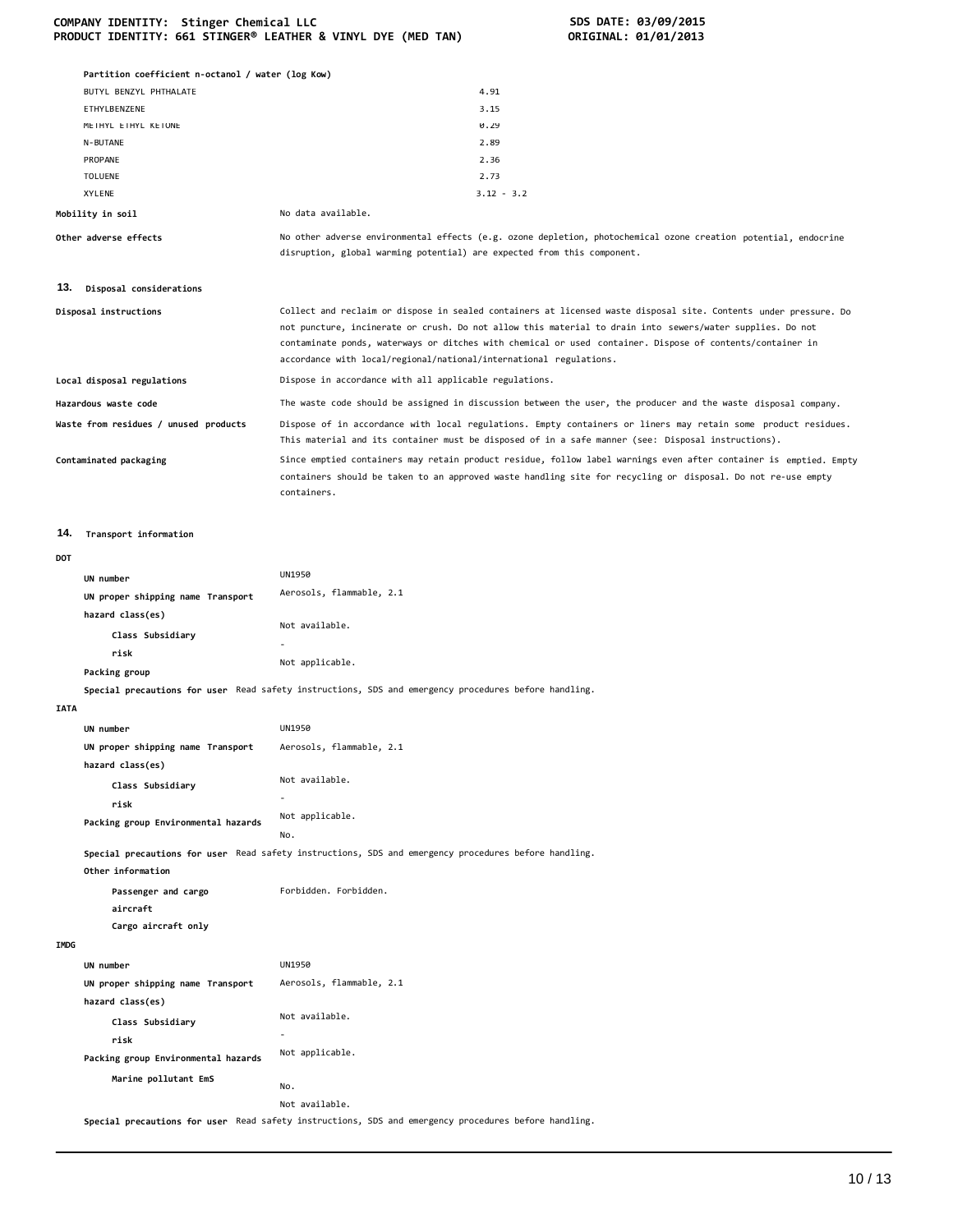**Transport in bulk according to Annex II** Not established. **of MARPOL 73/78 and the IBC Code**

# **15. Regulatory information**

| US federal regulations                                                           | 1910.1200.                                         | This product is a "Hazardous Chemical" as defined by the OSHA Hazard Communication Standard, 29 CFR                              |                      |  |
|----------------------------------------------------------------------------------|----------------------------------------------------|----------------------------------------------------------------------------------------------------------------------------------|----------------------|--|
|                                                                                  |                                                    | All components are on the U.S. EPA TSCA Inventory List.                                                                          |                      |  |
| TSCA Section 12(b) Export Notification (40 CFR 707, Subpt. D)                    |                                                    |                                                                                                                                  |                      |  |
| Not regulated.                                                                   |                                                    |                                                                                                                                  |                      |  |
| TSCA Chemical Action Plans, Chemicals of Concern                                 |                                                    |                                                                                                                                  |                      |  |
| BUTYL BENZYL PHTHALATE (CAS 85-68-7)                                             |                                                    | Phthalates Action Plan                                                                                                           |                      |  |
| CERCLA Hazardous Substance List (40 CFR 302.4)                                   |                                                    |                                                                                                                                  |                      |  |
| ACETONE (CAS 67-64-1)                                                            |                                                    | Listed.                                                                                                                          |                      |  |
| BUTYL BENZYL PHTHALATE (CAS 85-68-7)                                             |                                                    | Listed.                                                                                                                          |                      |  |
| ETHYLBENZENE (CAS 100-41-4)                                                      |                                                    | Listed.                                                                                                                          |                      |  |
| METHYL ETHYL KETONE (CAS 78-93-3)                                                |                                                    | Listed.                                                                                                                          |                      |  |
| N-BUTANE (CAS 106-97-8)                                                          |                                                    | Listed.                                                                                                                          |                      |  |
| PROPANE (CAS 74-98-6)                                                            |                                                    | Listed.                                                                                                                          |                      |  |
| TOLUENE (CAS 108-88-3)                                                           |                                                    | Listed.                                                                                                                          |                      |  |
| XYLENE (CAS 1330-20-7)                                                           |                                                    | Listed.                                                                                                                          |                      |  |
| SARA 304 Emergency release notification                                          |                                                    |                                                                                                                                  |                      |  |
| Not regulated.                                                                   |                                                    |                                                                                                                                  |                      |  |
| OSHA Specifically Regulated Substances (29 CFR 1910.1001-1050)                   |                                                    |                                                                                                                                  |                      |  |
| Not listed.                                                                      |                                                    |                                                                                                                                  |                      |  |
|                                                                                  |                                                    |                                                                                                                                  |                      |  |
| Superfund Amendments and Reauthorization Act of 1986 (SARA) Hazard categories    |                                                    |                                                                                                                                  |                      |  |
|                                                                                  | Immediate Hazard - Yes                             |                                                                                                                                  |                      |  |
|                                                                                  | Delayed Hazard - Yes<br>Fire Hazard - Yes Pressure |                                                                                                                                  |                      |  |
|                                                                                  | Hazard - No Reactivity Hazard -                    |                                                                                                                                  |                      |  |
|                                                                                  | No                                                 |                                                                                                                                  |                      |  |
| SARA 302 Extremely hazardous substance                                           |                                                    |                                                                                                                                  |                      |  |
| Not listed.                                                                      |                                                    |                                                                                                                                  |                      |  |
|                                                                                  |                                                    |                                                                                                                                  |                      |  |
| SARA 311/312 Hazardous                                                           | No                                                 |                                                                                                                                  |                      |  |
| chemical                                                                         |                                                    |                                                                                                                                  |                      |  |
| SARA 313 (TRI reporting)                                                         |                                                    |                                                                                                                                  |                      |  |
| Chemical name                                                                    |                                                    | CAS number                                                                                                                       | % by wt.             |  |
| <b>TOLUENE</b>                                                                   |                                                    | $108 - 88 - 3$                                                                                                                   | 10 to <20            |  |
| XYLENE                                                                           |                                                    | 1330-20-7                                                                                                                        | $1$ to $\leq$        |  |
| 1-METHYL-2-PYRROLIDONE                                                           |                                                    | 872-50-4                                                                                                                         | $0.1$ to $<$ 1       |  |
| ETHYLBENZENE                                                                     |                                                    | $100 - 41 - 4$                                                                                                                   | $0.1$ to $\langle 1$ |  |
| Other federal regulations                                                        |                                                    |                                                                                                                                  |                      |  |
| Clean Air Act (CAA) Section 112 Hazardous Air Pollutants (HAPs) List             |                                                    |                                                                                                                                  |                      |  |
| ETHYLBENZENE (CAS 100-41-4)                                                      |                                                    |                                                                                                                                  |                      |  |
| TOLUENE (CAS 108-88-3)                                                           |                                                    |                                                                                                                                  |                      |  |
| XYLENE (CAS 1330-20-7)                                                           |                                                    |                                                                                                                                  |                      |  |
| Clean Air Act (CAA) Section 112(r) Accidental Release Prevention (40 CFR 68.130) |                                                    |                                                                                                                                  |                      |  |
| N-BUTANE (CAS 106-97-8)                                                          |                                                    |                                                                                                                                  |                      |  |
| PROPANE (CAS 74-98-6)                                                            |                                                    |                                                                                                                                  |                      |  |
| Safe Drinking Water Act (SDWA)                                                   | Not regulated.                                     |                                                                                                                                  |                      |  |
|                                                                                  |                                                    |                                                                                                                                  |                      |  |
|                                                                                  |                                                    | Drug Enforcement Administration (DEA). List 2, Essential Chemicals (21 CFR 1310.02(b) and 1310.04(f)(2) and Chemical Code Number |                      |  |
|                                                                                  |                                                    |                                                                                                                                  |                      |  |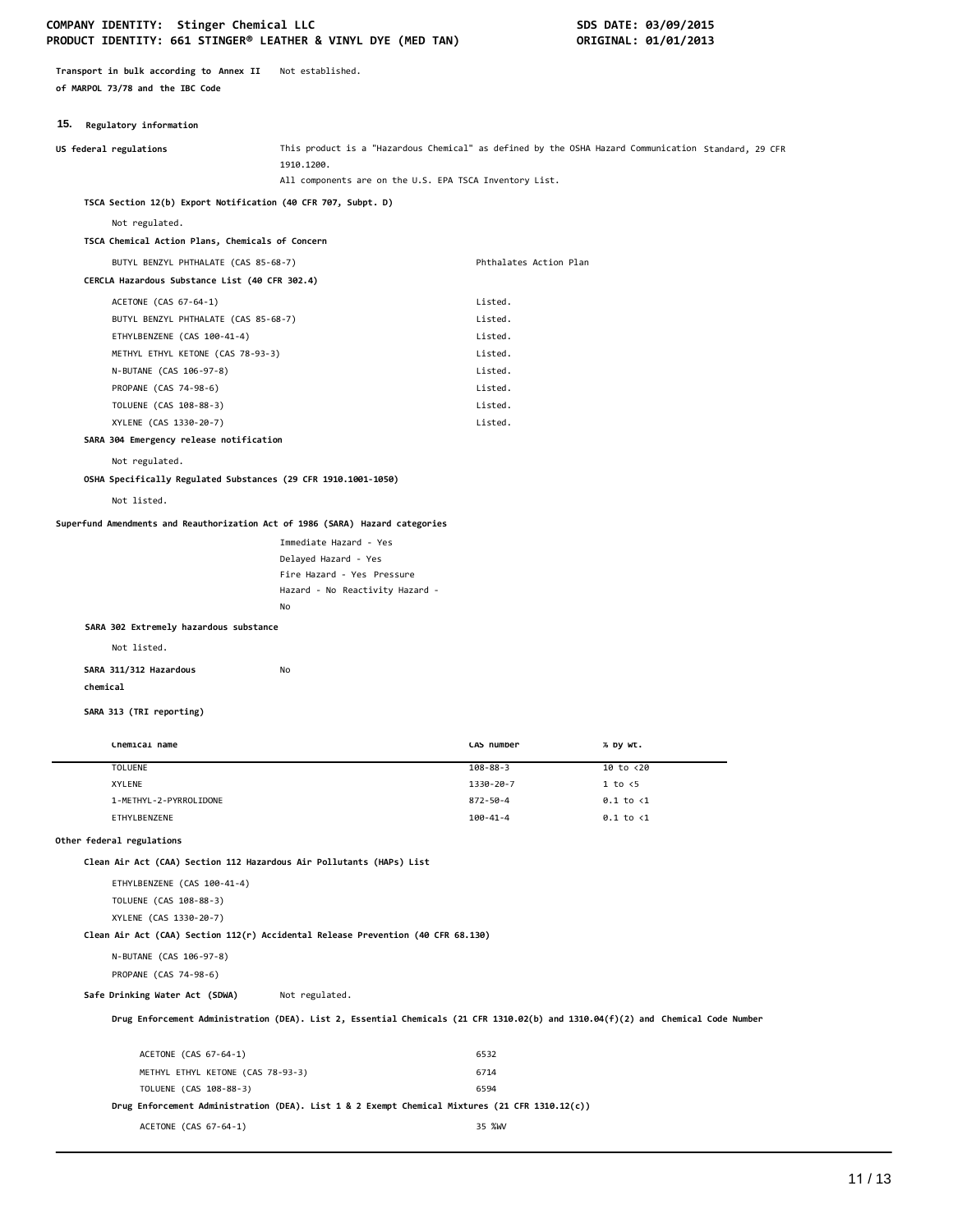|                      |                         | COMPANY IDENTITY: Stinger Chemical LLC<br>PRODUCT IDENTITY: 661 STINGER® LEATHER & VINYL DYE (MED TAN)                      |              | SDS DATE: 03/09/2015<br>ORIGINAL: 01/01/2013 |
|----------------------|-------------------------|-----------------------------------------------------------------------------------------------------------------------------|--------------|----------------------------------------------|
|                      |                         | METHYL ETHYL KETONE (CAS 78-93-3)                                                                                           | 35 %WV       |                                              |
|                      |                         | TOLUENE (CAS 108-88-3)                                                                                                      |              |                                              |
|                      |                         | DEA Exempt Chemical Mixtures Code Number                                                                                    | 35 %WV       |                                              |
|                      |                         |                                                                                                                             |              |                                              |
|                      |                         | ACETONE (CAS 67-64-1)                                                                                                       | 6532<br>6714 |                                              |
|                      |                         | METHYL ETHYL KETONE (CAS 78-93-3)<br>TOLUENE (CAS 108-88-3)                                                                 | 594          |                                              |
|                      |                         |                                                                                                                             |              |                                              |
| US state regulations |                         |                                                                                                                             |              |                                              |
|                      |                         | US. California Controlled Substances. CA Department of Justice (California Health and Safety Code Section 11100)            |              |                                              |
|                      | Not listed.             |                                                                                                                             |              |                                              |
|                      |                         | US. California. Candidate Chemicals List. Safer Consumer Products Regulations (Cal. Code Regs, tit. 22, 69502.3, subd. (a)) |              |                                              |
|                      |                         | 1-METHYL-2-PYRROLIDONE (CAS 872-50-4)                                                                                       |              |                                              |
|                      | ACETONE (CAS 67-64-1)   |                                                                                                                             |              |                                              |
|                      |                         | BUTYL BENZYL PHTHALATE (CAS 85-68-7)                                                                                        |              |                                              |
|                      |                         | ETHYLBENZENE(CAS 100-41-4)                                                                                                  |              |                                              |
|                      |                         | METHYL ETHYL KETONE (CAS 78-93-3)                                                                                           |              |                                              |
|                      | N-BUTANE (CAS 106-97-8) | TITANIUM DIOXIDE (CAS 13463-67-7)                                                                                           |              |                                              |
|                      | TOLUENE (CAS 108-88-3)  |                                                                                                                             |              |                                              |
|                      | XYLENE (CAS 1330-20-7)  |                                                                                                                             |              |                                              |
|                      |                         | US. Massachusetts RTK - Substance List                                                                                      |              |                                              |
|                      |                         | 1-METHYL-2-PYRROLIDONE (CAS 872-50-4)                                                                                       |              |                                              |
|                      | ACETONE (CAS 67-64-1)   |                                                                                                                             |              |                                              |
|                      |                         | BUTYL BENZYL PHTHALATE (CAS 85-68-7)                                                                                        |              |                                              |
|                      |                         | ETHYLBENZENE (CAS 100- 41-4)                                                                                                |              |                                              |
|                      |                         | METHYL ETHYL KETONE (CAS 78-93-3)                                                                                           |              |                                              |
|                      | N-BUTANE (CAS 106-97-8) |                                                                                                                             |              |                                              |
|                      | PROPANE (CAS 74-98-6)   |                                                                                                                             |              |                                              |
|                      |                         | TITANIUM DIOXIDE (CAS 13463-67-7)                                                                                           |              |                                              |
|                      | TOLUENE (CAS 108-88-3)  |                                                                                                                             |              |                                              |
|                      | XYLENE (CAS 1330-20-7)  |                                                                                                                             |              |                                              |
|                      |                         | US. New Jersey Worker and Community Right-to-Know Act<br>1-METHYL-2-PYRROLIDONE (CAS 872-50-4)                              |              |                                              |
|                      | ACETONE (CAS 67-64-1)   |                                                                                                                             |              |                                              |
|                      |                         | BUTYL BENZYL PHTHALATE (CAS 85-68-7)                                                                                        |              |                                              |
|                      |                         | ETHYLBENZENE (CAS 100- 41-4)                                                                                                |              |                                              |
|                      |                         | METHYL ETHYL KETONE (CAS 78-93-3)                                                                                           |              |                                              |
|                      | N-BUTANE (CAS 106-97-8) |                                                                                                                             |              |                                              |
|                      | PROPANE (CAS 74-98-6)   |                                                                                                                             |              |                                              |
|                      |                         | TITANIUM DIOXIDE (CAS 13463-67-7)                                                                                           |              |                                              |
|                      | TOLUENE (CAS 108-88-3)  |                                                                                                                             |              |                                              |
|                      | XYLENE (CAS 1330-20-7)  |                                                                                                                             |              |                                              |
|                      |                         | US. Pennsylvania Worker and Community Right-to-Know Law<br>1-METHYL-2-PYRROLIDONE (CAS 872-50-4)                            |              |                                              |
|                      | ACETONE (CAS 67-64-1)   |                                                                                                                             |              |                                              |
|                      |                         | BUTYL BENZYL PHTHALATE (CAS 85-68-7)                                                                                        |              |                                              |
|                      |                         | ETHYLBENZENE (CAS 100- 41-4)                                                                                                |              |                                              |
|                      |                         | METHYL ETHYL KETONE (CAS 78-93-3)                                                                                           |              |                                              |
|                      | N-BUTANE (CAS 106-97-8) |                                                                                                                             |              |                                              |
|                      | PROPANE (CAS 74-98-6)   |                                                                                                                             |              |                                              |
|                      |                         | TITANIUM DIOXIDE (CAS 13463-67-7)                                                                                           |              |                                              |
|                      | TOLUENE (CAS 108-88-3)  |                                                                                                                             |              |                                              |
|                      | XYLENE (CAS 1330-20-7)  |                                                                                                                             |              |                                              |
|                      | US. Rhode Island RTK    |                                                                                                                             |              |                                              |
|                      |                         | 1-METHYL-2-PYRROLIDONE (CAS 872-50-4)                                                                                       |              |                                              |
|                      | ACETONE (CAS 67-64-1)   | BUTYL BENZYL PHTHALATE (CAS 85-68-7) ETHYLBENZENE (CAS 100- 41-4)                                                           |              |                                              |
|                      |                         | METHYL ETHYL KETONE (CAS 78-93-3) N-BUTANE (CAS 106-97-8)                                                                   |              |                                              |
|                      | PROPANE (CAS 74-98-6)   |                                                                                                                             |              |                                              |
|                      | TOLUENE (CAS 108-88-3)  |                                                                                                                             |              |                                              |
|                      | XYLENE (CAS 1330-20-7)  |                                                                                                                             |              |                                              |
|                      |                         |                                                                                                                             |              |                                              |